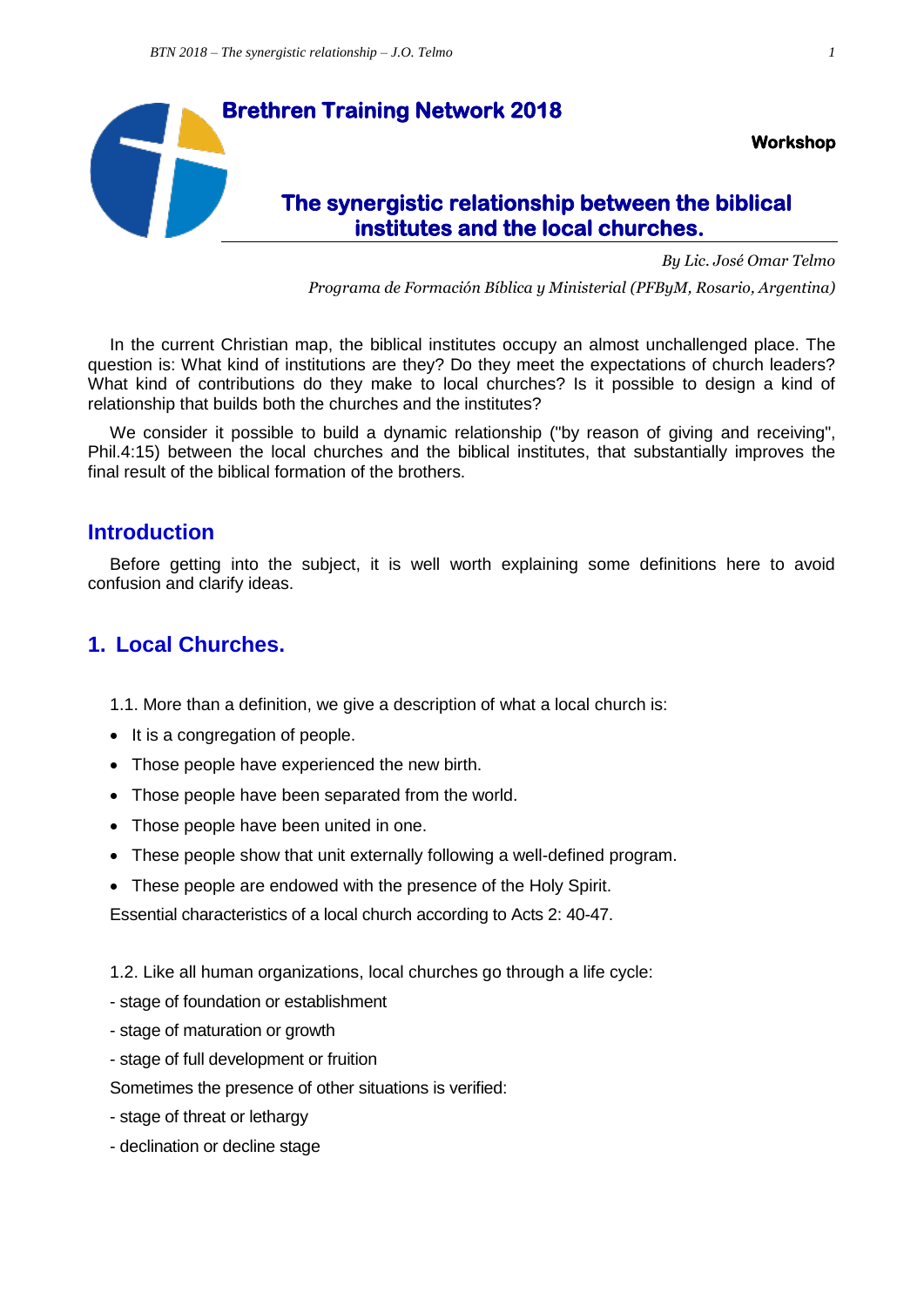The definition and description of a local church and the life cycle in which it is located, has the purpose of locating us for the purposes of speaking after church-institute relationship.

# **2. Biblical institutes.**

2.1. A biblical institute (sometimes also called a school or seminary, or perhaps a faculty) is an educational institution or center of formation based on Christian values whose mission is to impart biblical, theological and ministerial training to believers. It can take several modalities and different types of organization, but its main characteristic is that it teaches biblical teaching and accompanies the churches in that function.

The existence of the biblical institutes and the attitude of the Assemblies of Brothers before them, is treated by Brother David J. MacLeod (Adapted by Joel Hernández), in "Are Bible colleges and seminars contrary to the teaching of the New Testament?" With translation into Spanish by Ken Russell under the title" Are the colleges and seminaries against the teaching of the New Testament? ".

Nothing says the inspired text about biblical institutes but it does not reject them either. It is a void to be filled by us, and this under the guidance of the Holy Spirit. So, now it is legitimate to ask ourselves, what is expected of a biblical institute? What is your reason for being?

2.2. Like all human organizations, biblical institutes go through a life cycle. This is similar to that of the local churches.

### **3. Relationship, link, interconnection.**

There are several ways in which the institutes and churches are related, but the one that is usually presented in our Open Brethren environment is the recognition of several local churches: explicitly the heads of the churches support the existence and activity of the institute, enabling that the brothers who are members of the churches attend for their biblical formation.

The set of local churches is possible to take it as a subsystem of another major, the work of God. Another subsystem is the set of biblical institutes. Other elements or subsystems also appear, for example, publishers and bookstores, biblical societies, mission agencies, camp centers, and other ministries associated with churches. All of them make up a great system, within which we are interested in the relationship of two subsystems: the one formed by the local churches and the biblical institutes.

Relationships are the links that link together the objects or subsystems that make up a complex system.

#### **The synergistic relationship**

The synergistic relationship is a relationship that is not necessary for the operation but that is useful, since it substantially improves the performance of both the church and institute subsystems. Synergy means "combined action". However, for systems theory the term means more than cooperative effort. In synergistic relations, the cooperative action of semiindependent subsystems, taken together, results in a total result greater than the sum of their results taken independently.

The synergistic relationship is a relationship that is not necessary for the functioning of the churches but that generates a high added value, since their performance substantially improves the overall course of the Lord's work.

Synergy means cooperation, and is a term of Greek origin, "*synergia*" or "*sunergeo*" (Strong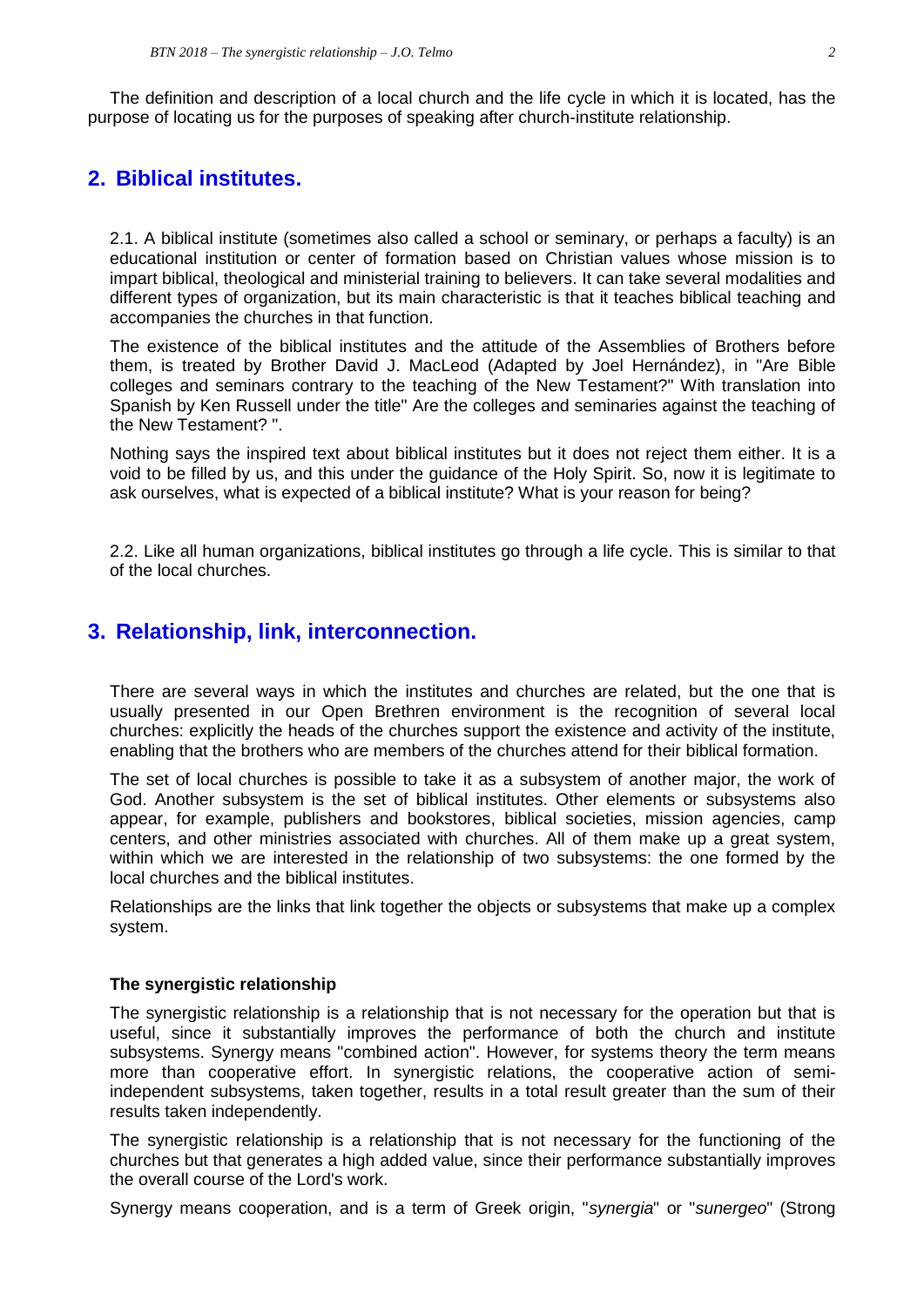4903-4904), which means "working together", "collaborating", "cooperating". The prefix "*syn*" (Strong, 4862) means "together with" or "attached to". This preposition expresses "association with". The noun "*ergon*" (Strong, 2041) means "to work, to act, to do".

Synergy is a job or an effort to perform a certain very complex task, and achieve success in the end.

We find in the apostle Paul a use of synergy. That is, it appears for the first time in the religious sphere (eg, 1 Corinthians 3:9). He uses it by indicating that synergy is the result of work between man and God. Paul uses the metaphor of the body as an organism to explain the functioning of the local church, the application of the concept of synergy is seen. Also in the work of the Holy Spirit and the action of the believer (John 14-16), he introduces us to the same concept.

Expanding the definition, we can say that synergy means, "that two or more churches-institutes work together to achieve results that otherwise could not be achieved alone," "means that several church-institutes are working together to produce an improved result," "its result is more than the sum of its parts". When the synergistic parts work together, they achieve more than they could on their own. The synergy can well describe the cooperative efforts of various churches and institutes working together towards a common goal. We still have not seen what can happen if we achieve the real synergy in the cooperative activity between churches and institutes.

It is necessary to have "**the attitude of God's grace**". That is, take the initiative, do it with the attitude of a servant.

We must think of this relationship as a cooperative association whose desirable characteristics should be:

- Explicitly proposed.
- Publicly agreed.
- Scripturally designed.
- Spiritually developed.
- Rationally structured.
- Actually committed.

When specifying a synergistic relationship it is advisable to be clear about the following:

- Your priorities
- Be objective, rational and creative
- It is a process that demands time and effort
- Open and honest dialogue
- It must be a simple and simple proposal

Using the language of the figure we are using, "healthy churches", we mentioned some beneficial effects by the application of the synergistic relationship.

- They provide food
- Remove inhibitory elements
- They stimulate each other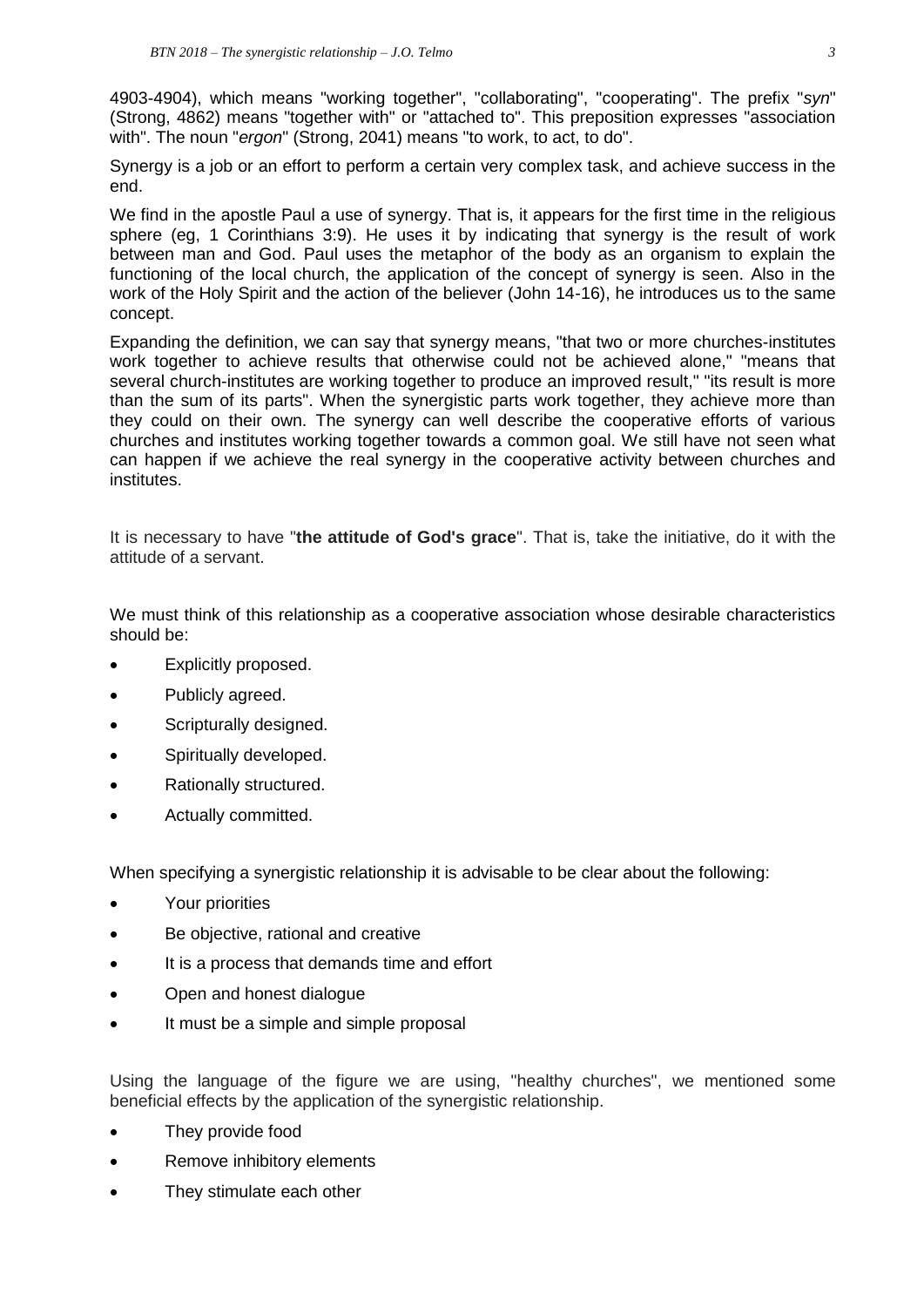- Increase beneficial aspects of its constitution
- Balance interests in the work of the Lord
- Create a favorable environment for the growth of churches

Some advantages of establishing a synergistic relationship:

- mutual benefit
- shared goal
- overcoming solutions
- the non-competition, not the mutual depredation, not the parasitism

## **4. Instruction, training, teaching.**

Profile that the institutes could have to adapt to a model of synergistic relationship.

Undoubtedly we will not exhaust the subject here. First, because each country or region has certain characteristics that prevent generalization. Then because the contextual situation varies from one place to another. But even so, it is necessary to be aware of the need for adaptation that the institutes must have in the face of permanent changes at all levels and the need to follow a synergetic relational model.

Some current sources of Christian formation:

- Institutional or formal
- Familiar surroundings
- Ecclesial or normal
- Casual or informal
- Official educational system

**Each institute must know that it is not the only source of formation for the believer.**

### **5. Biblical institutes in synergistic relationship with local churches.**

Characteristics that are desirable that the institutes exhibit to establish a synergistic relationship with the local churches;

- Institutes "pro-ecclesiastical or at the service of"
- Institutes "mirrors"
- Institutes "organisms"
- "Glocal" institutes
- Institutes "power plants"

Accreditation of the institutes: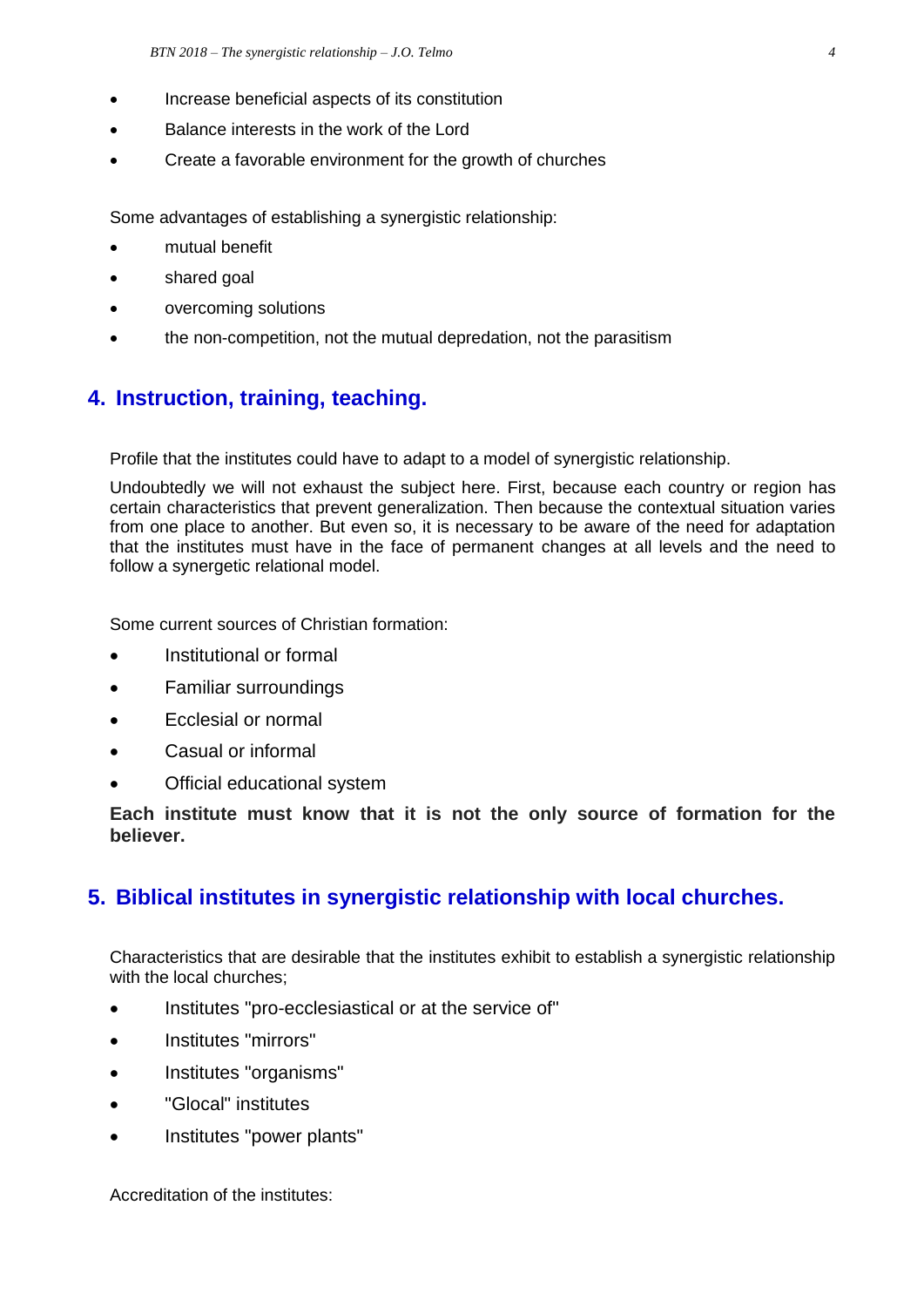- **Official**
- Associations
- Ecclesial or ministerial

The seminar does not qualify you for the ministry. The success of the ministry depends on the strength of the call. Biblically speaking, it is the last of the three that interests us but attentive to the fact that we must move in our current context, it is also important to consider the others.

Our approach to biblical-theological-ministerial (BTM) Christian formation is that it covers several areas of student life:

- • His person: in terms of character in order to transform himself in the image of Christ;
- • His knowledge: refers to the intellectual or academic formation;
- • Its doing: points to the ministerial knowledge and practices to be applied in the work of God.

The third aspect, the ministerial, is always to be used in the field of God's work, mostly in the local churches.

The seminars are actually a recent development, established less than 500 years ago to prepare those called to the ministry.

Four premises underlie the fascinating history of Cuban theological education The American historian Justo L. González relates in his book: 1) theological education is part of the very essence of the church, 2) it has been in crisis for the past centuries, 3) Some progress has been made, and 4) Studying your history will provide guidance for the future.

In almost all Christian history, Gonzalez points out, only a small percentage of church leaders had some form of formal theological training. However, this does not mean that the church was wandering aimlessly and without a way of classifying candidates for the pastorate. The churches provided some form of theological education to all believers, including, among others, candidates for ecclesial work.

In this vision, the whole Christian life is, among other things, a life of study and theological reflection. To avoid what Gonzalez calls "the canonization of ignorance" and "biblical imperialism," theological education today must prepare candidates to enter into dialogue with all areas of human knowledge, and to respond to contemporary contexts in theological and religious evolution. Biblical

Among the new challenges facing theological education is the "expansion of knowledge and its consequent specialization, a dangerous emphasis on separation from the world during the years of the seminar that makes it difficult for the candidate" to return to the broader community in the that the ministry takes place, and the tendency for the theological training became "a matter of instruction and not of formation." In addition, the arrival of the Internet has radical changes forced not only in the theological curriculum, but also in the pedagogical processes.

These are times for a "total reorientation and redefinition of theological studies". Seminars continue to adapt or risk being left behind.

## **6. Techniques that help the management of the institutes in their relationship with the churches.**

Theological education is vital for the transmission of the Christian tradition from one generation to the next. Theological education is essential for the renewal and continuity of the church and its